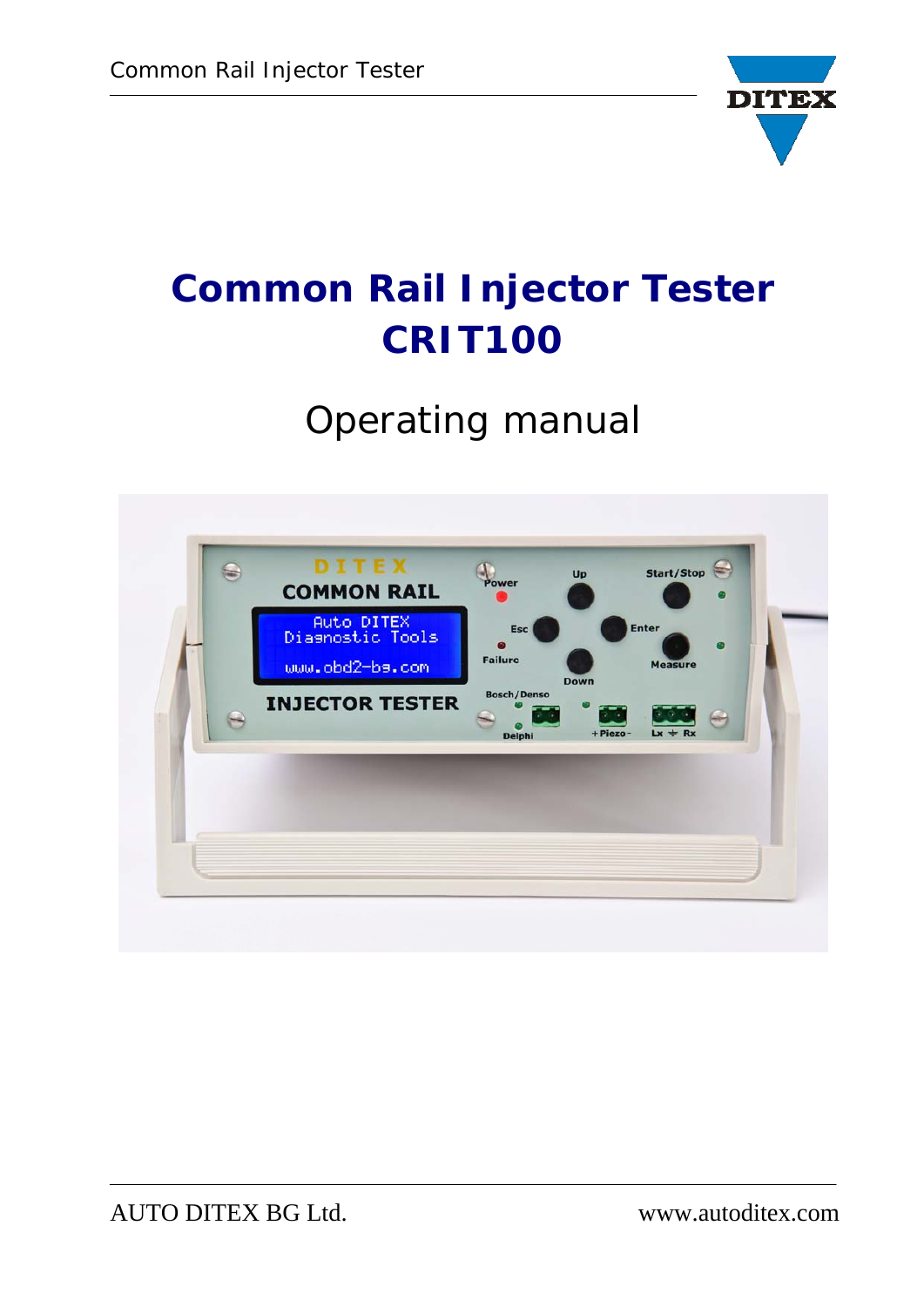

## **Contents**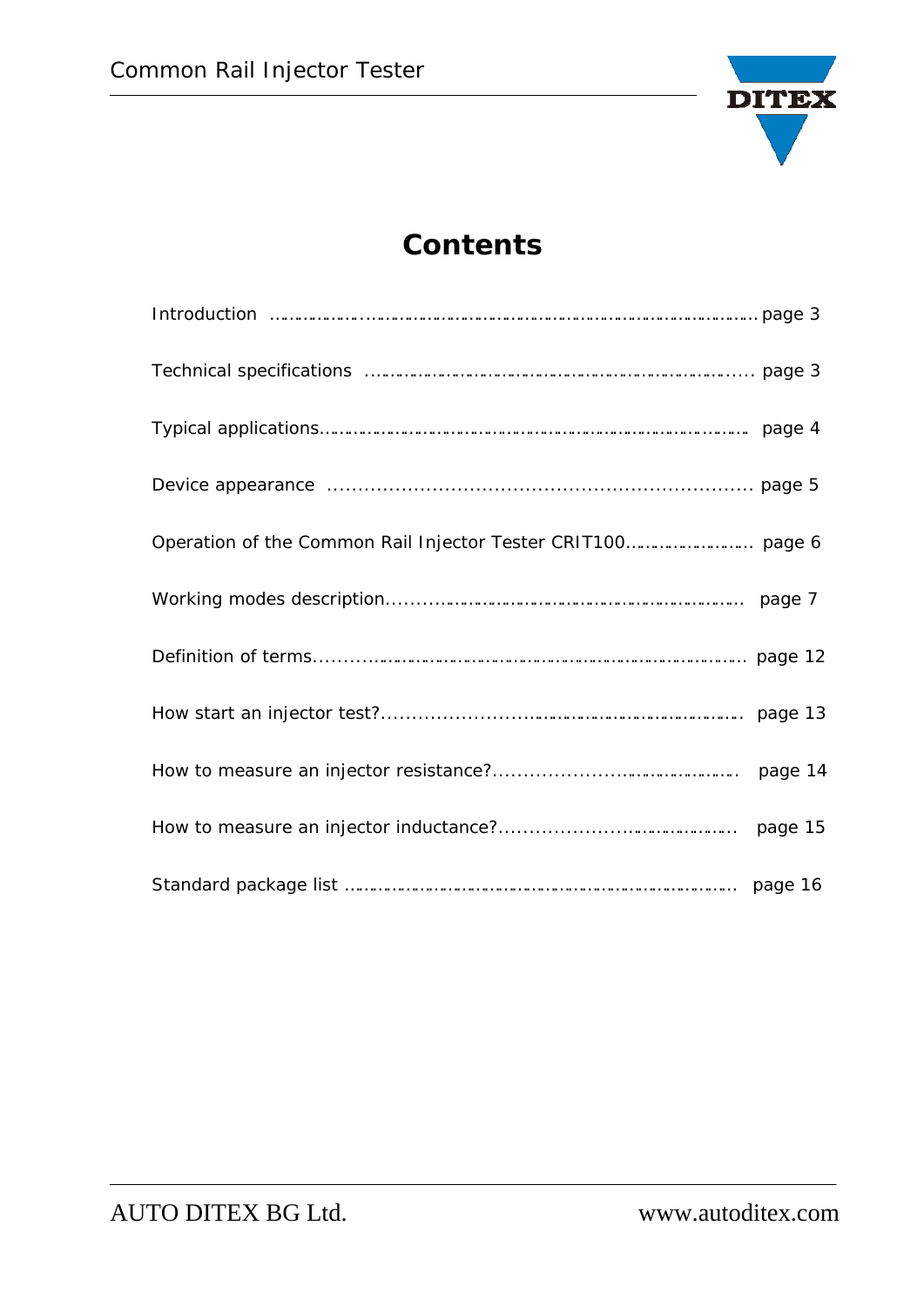

## **Introduction**

 The Common Rail Injector Tester CRIT100 provides the right driving signals and parameters needed for proper assessment of the following injector parameters: delivery, back leak, injection quality, spray pattern, chattering, preinjection and etc. Respectively if a proper operating injector is used, condition of the high pressure pump and the high pressure sensor can be assessed.

It's used in specialized diesel automotive repair shops for testing the injectors work and assessing their reliability. It provides the proper driving signals to the injectors according to the injector test plans.

 Common Rail Injector Tester CRIT100 is used in combination with the Common Rail Pump Driver CRPD200.



**The Common Rail Injector Tester CRIT100 has a high voltage driver for solenoid injectors – about 70V, and up to 160V for Piezo injectors. Attention is needed when operating solenoid injectors and especially with the Piezo injectors!** 

## **Technical specifications**

| Number of simultaneously connected injectors                                    | 1                                                 |
|---------------------------------------------------------------------------------|---------------------------------------------------|
| High voltage drive for initial opening of Bosch<br>and Denso solenoid injectors | 70V                                               |
| Low voltage drive for Delphi solenoid injectors                                 | 12V                                               |
| High voltage drive for Bosch and Siemens piezo<br>injectors                     | Up to 160V                                        |
| Pulse width                                                                     | $160 \mu S \div 2000 \mu S$ with $50 \mu S$ steps |
| Test duration (number of pulses, stroke)                                        | $200 \div 4800$ and infinite                      |
| Injector drive frequency                                                        | $3.33Hz \div 40Hz$ (default is 16.6Hz)            |
| Power supply                                                                    | $220 \div 240V$ 50/60Hz from mains                |
| Maximum solenoid injectors drive current                                        | 30A                                               |
| Maximum piezo injectors drive current                                           | 15A                                               |
| Resistance measurement                                                          | $0.05$ ohms $\div$ 10ohms                         |
| Inductance measurement                                                          | $10\mu H \div 10mH$                               |
| Indication                                                                      | LEDs indicate the entered mode                    |
| Display                                                                         | Large 20x4 LCD display                            |
| Dimensions                                                                      | 230mm x 205mm x 80mm                              |
| Weight                                                                          | $2.5$ kg                                          |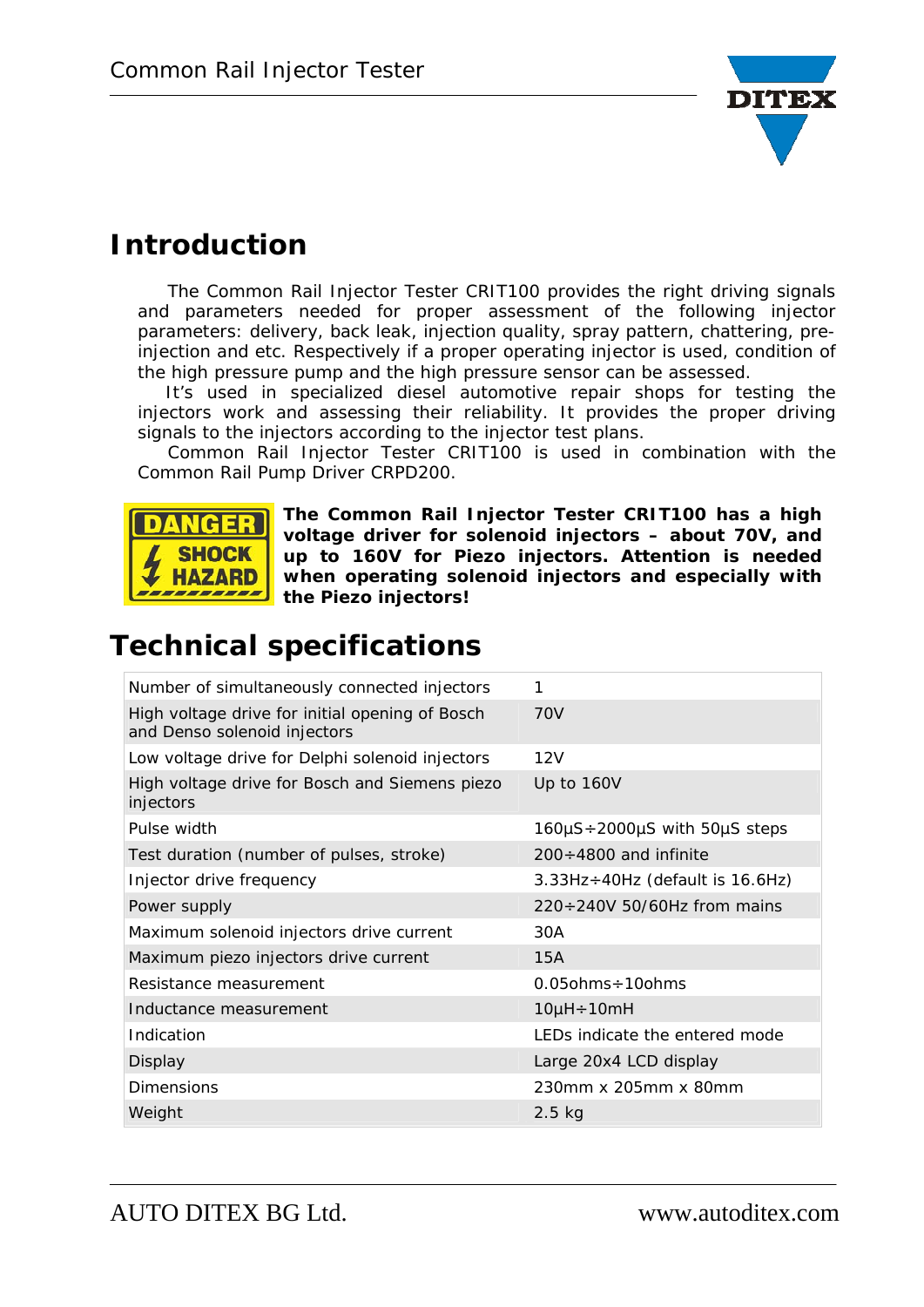

## **Typical applications**

- **It drives all Bosch, Denso, Delphi solenoid injectors, as well as the piezoelectric types (Bosch and Siemens).** 
	- Initial high voltage drive for Bosch and Denso solenoid injectors.
	- Low voltage drive for Delphi solenoid injectors.
	- High voltage drive for Bosch and Siemens piezo injectors.
- **It has the needed settings for injector opening according to the injector test plans.**

Allows setting of the following injector driving parameters:

- Pulse width
- Drive frequency
- Test duration (number of pulses, stroke and rpm)
- **Can generate a single pulse with a pre-defined pulse width.**
- **Can measure the active resistance of all solenoid Common Rail injectors and valves.** Measuring range is 0.05ohms÷10ohms.
- **Can measure the inductance of all solenoid Common Rail injectors and valves.** Measuring range is 10µH÷10mH.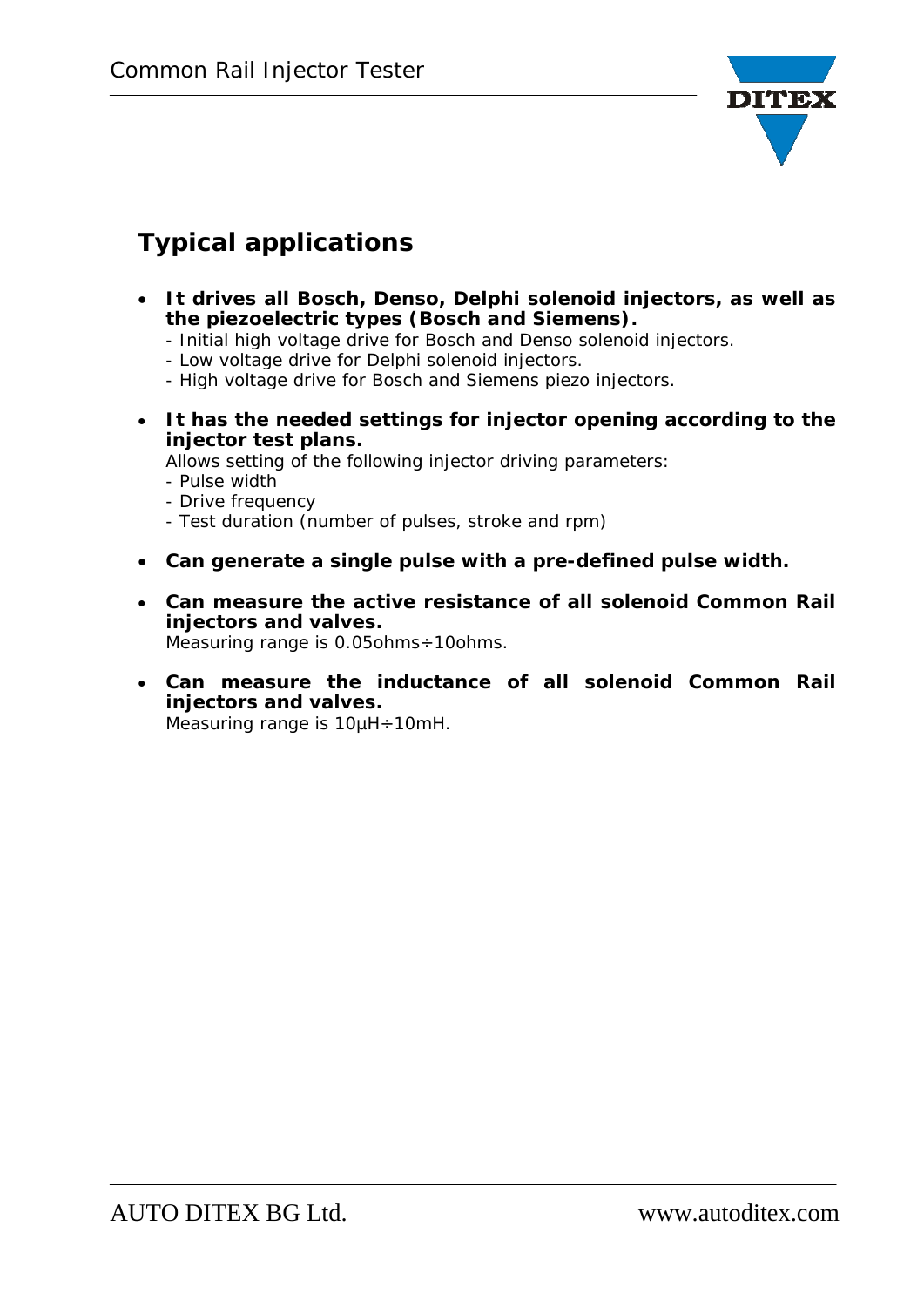

# **Common Rail Injector Tester CRIT100**

**Device appearance and controls** 



## **Operation of the Common Rail Injector Tester CRIT100**

Common Rail Injector Tester CRIT100 has 6 push buttons, 7 LEDs and 3 connectors on the front panel.

#### **LEDs**

- **Power** LED indicates that device is powered on and ready for operation.
- **Failure** LED indicates that a failures has occurred due to overcurrent, output short circuit, wrong or damaged injector connected and etc.
- **Bosch/Denso** LED indicates that **Bosch/Denso coil** mode has been entered.
- **Delphi** LED indicates that **Delphi coil** mode has been entered.
- **Piezo** LED indicates that **Bosch/Siemens piezo** mode has been entered.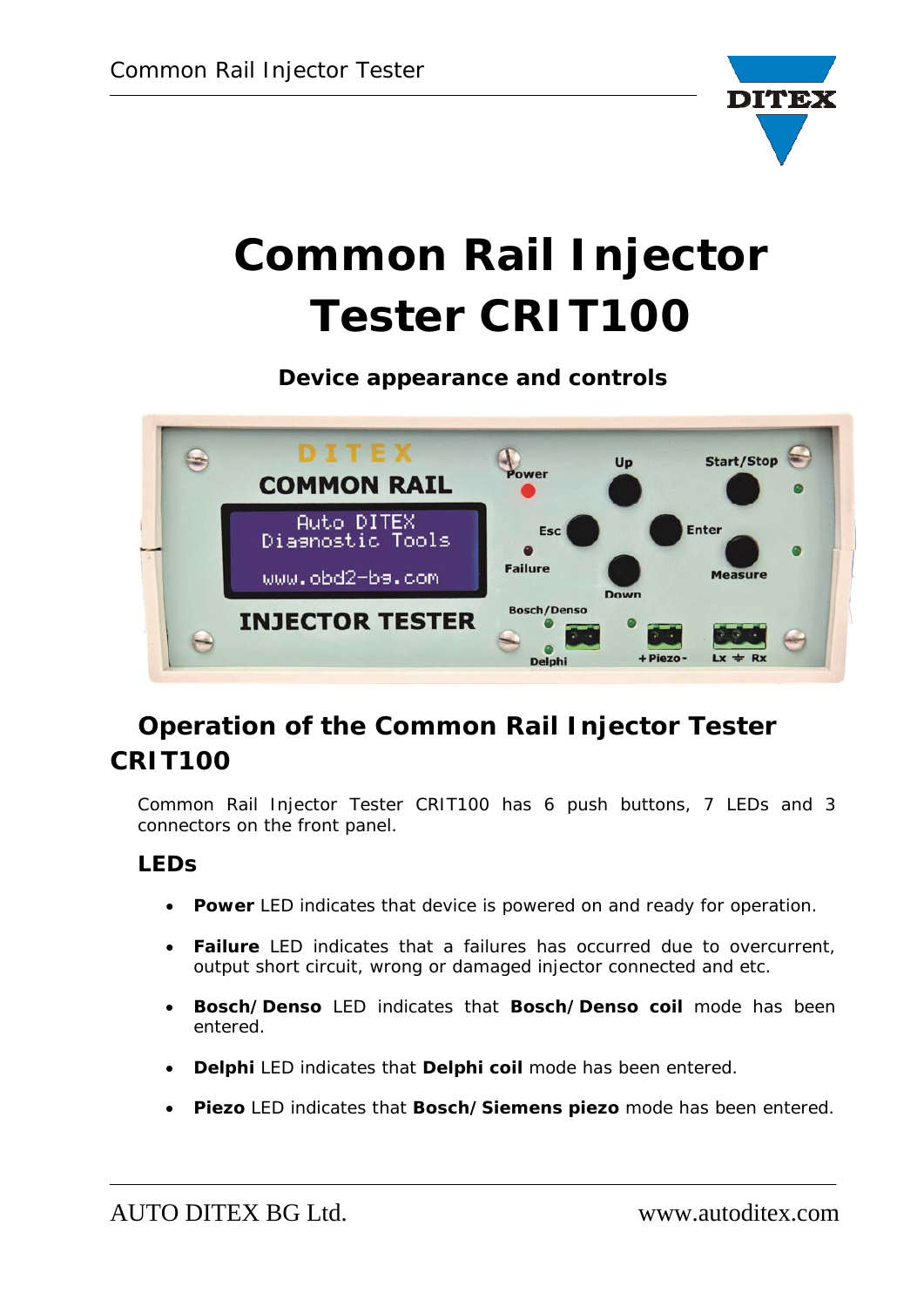

- **Start/Stop** LED flashes with the injector frequency when a test has been started.
- **Measure** LED indicates that **CR injector R meter** or **CR injector L meter** modes are entered.

#### **Buttons**

Changing the operating mode and starting a measurement, as well as the change in the parameters of generated signal, is made by means of 6 push buttons – **Up, Down, Esc, Enter, Start/Stop** and **Measure.** 

- Use **Up** and **Down** buttons to select operating mode and to change the value of the parameter already chosen.
- Use the **Enter** button to enter a submenu or to confirm the choice.
- Use the **Esc** button to go back into the pervious menu. If after the choice of the parameter the **Enter** button is not pushed, but only **Esc** button, the new value will be also kept.
- Use the **Start/Stop** button to start injector test when an operation mode is previously selected.
- **Measure** button is used to start a measurement of resistance or inductance and it's active only when **CR injector R meter** or **CR injector L meter** modes are selected.

#### **Connectors**

There are 3 connectors on the front panel:

- 2 pin connector for Bosch, Denso and Delphi solenoid injectors
- 2 pin connector for Bosch and Siemens piezo injectors
- 3 pin connector for measuring resistance and inductance of solenoid injectors and valves.

As soon as the power supply of the Common Rail Injector Tester CRIT100 is switched off, all the settings, previously done are lost. There is no possibility to remember the settings. At the next turn on of the device, the default settings are loaded.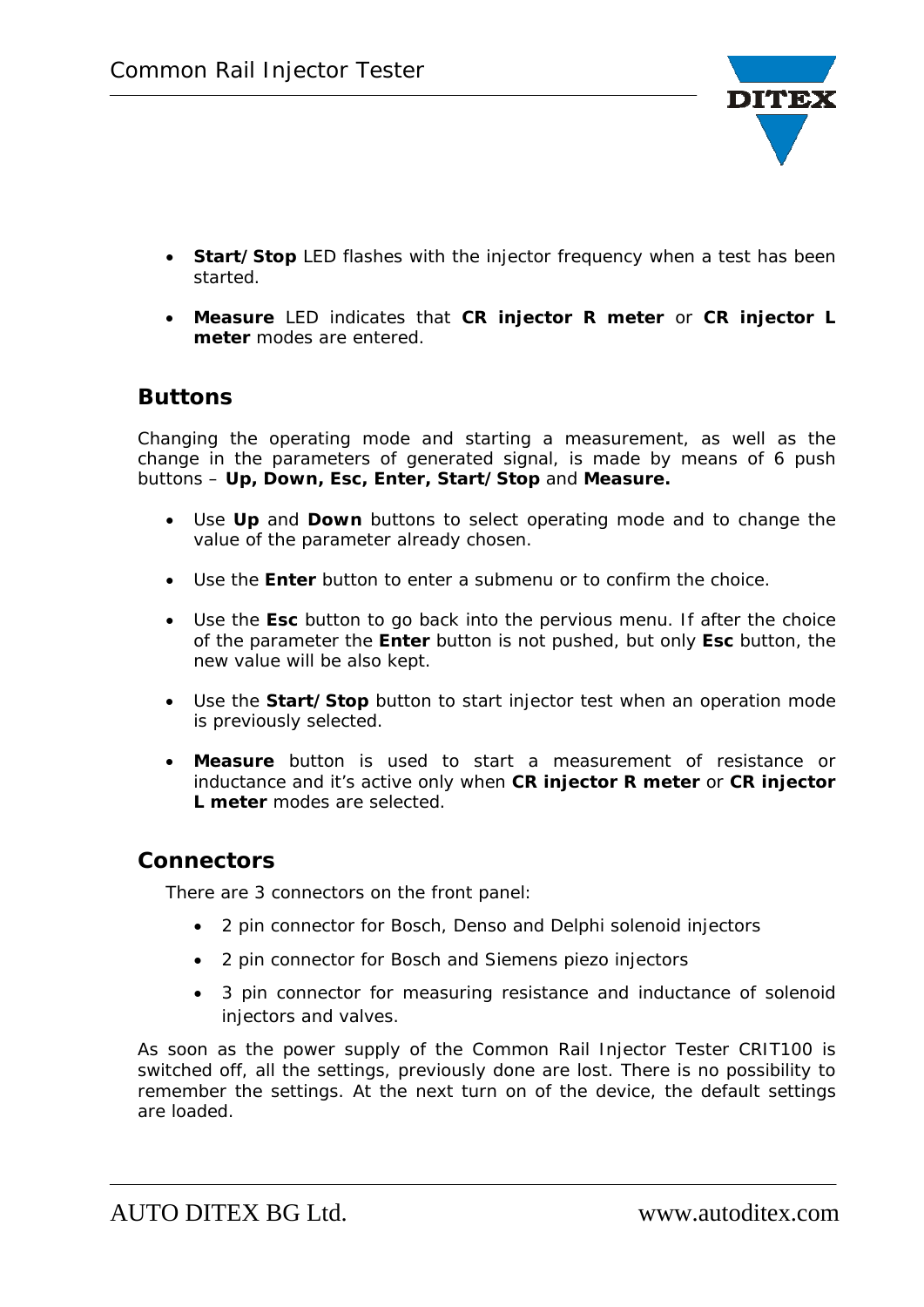

## **Working modes**

>Bosch/Denso coil Delphi coil Bosch/Siemens piezo Special function

Fig.1 Main menu

#### **1. Bosch/Denso coil**



Pulse width 160uS ~ 2000uS (with 50uS steps)

Cycle (strok)  $1 - 4800$  and infinite

RPM (IPM) 100 ~ 2400 (3.33Hz ~ 40Hz)

Fig.2 Mode Bosch/Denso coil – Pulse width adjustment

BOSCH/DENSO COIL Pulse width=800uS >Eycle(strok)=1000 RPM(PM)=1000

Fig.3 Mode Bosch/Denso coil – Cycle (strok) adjustment

BOSCH/DEMSO COIL Pulse width=800uS Cucle(strok)=1000 RPMIPMI-INNO

Fig.4 Mode Bosch/Denso coil – RPM (IPM) adjustment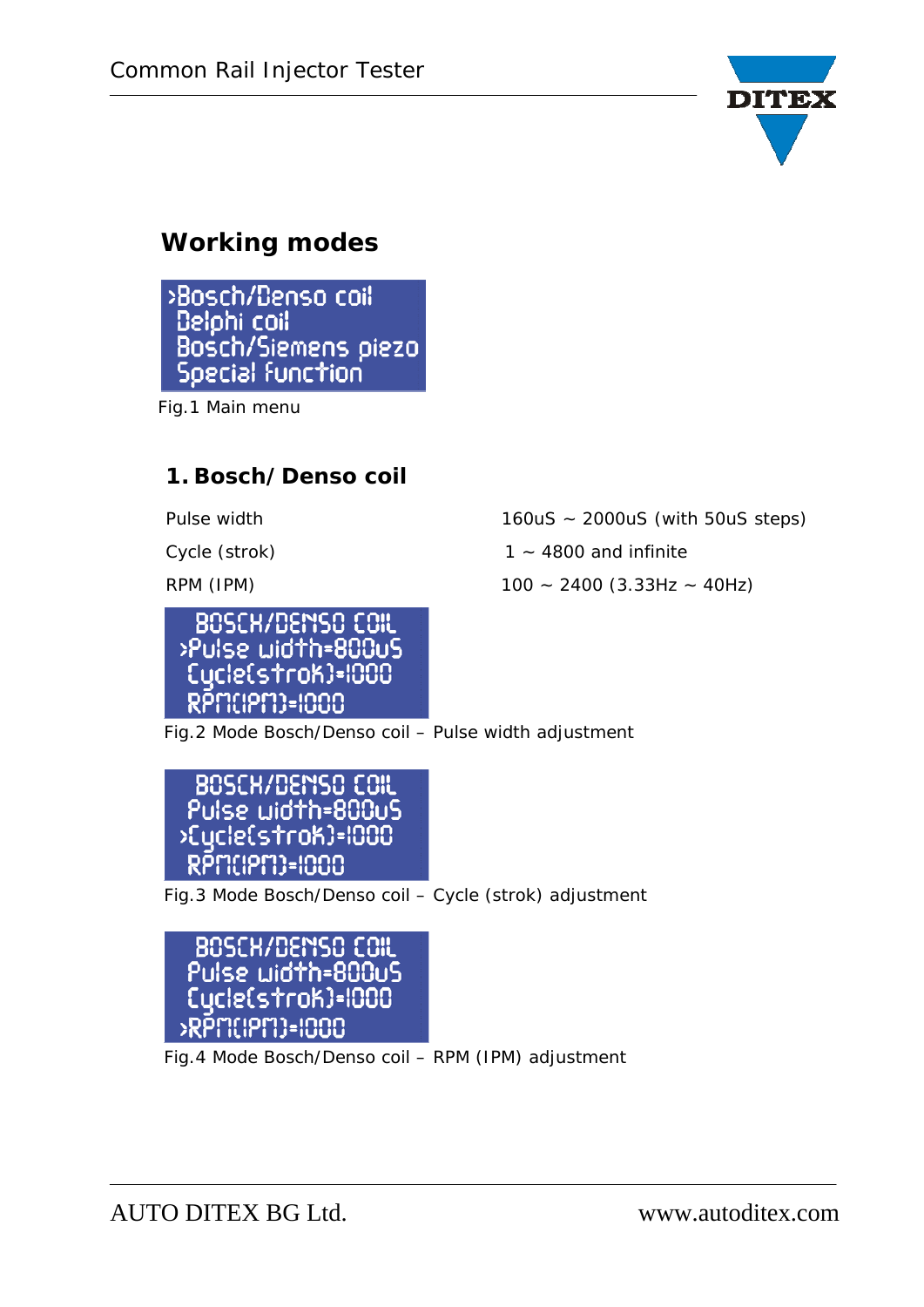

#### **2. Delphi coil**



Pulse width 160uS ~ 2000uS (with 50uS steps)

Cycle (strok)  $1 - 4800$  and infinite

RPM (IPM) 100 ~ 2400 (3.33Hz ~ 40Hz)

Fig.5 Mode Bosch/Denso coil – Pulse width adjustment

DELPHI COIL Pulse width=800uS >Eycle(stroK)=1000 RPM(PM)=1000

Fig.6 Mode Bosch/Denso coil – Cycle (strok) adjustment



Fig.7 Mode Bosch/Denso coil – RPM (IPM) adjustment

#### **3. Bosch/Siemens piezo**



Pulse width 160uS ~ 2000uS (with 50uS steps)

Cycle (strok)  $1 - 4800$  and infinite

RPM (IPM) 100 ~ 2400 (3.33Hz ~ 40Hz)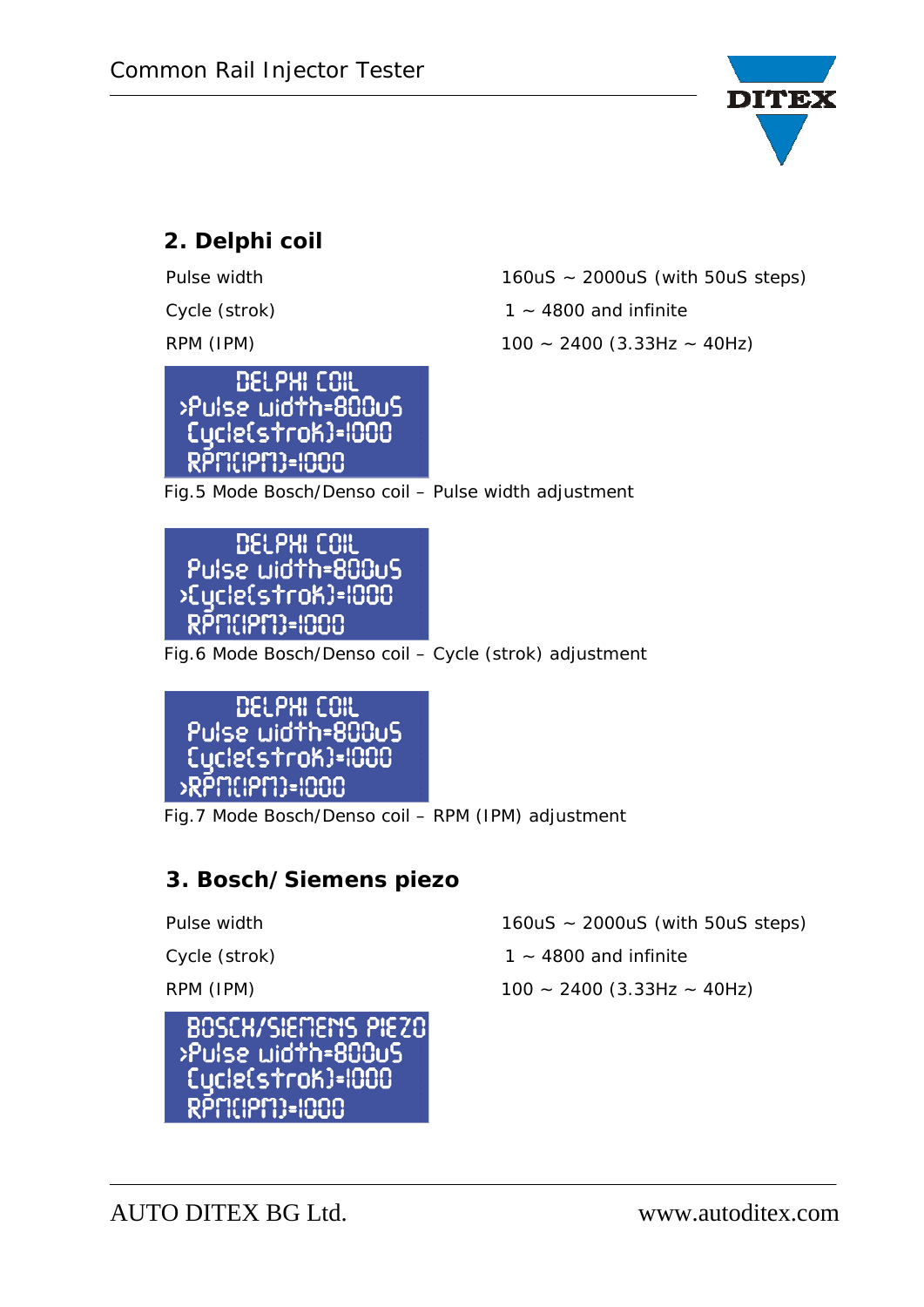

Fig.8 Mode Bosch/Denso coil – Pulse width adjustment

**BOSCH/SIEMEMS PIEZO** Pulse width=800uS >Eycle(strok)=1000 RPM(PM)=1000

Fig.9 Mode Bosch/Denso coil – Cycle (strok) adjustment



Fig.10 Mode Bosch/Denso coil – RPM (IPM) adjustment

#### **4. Special function**



Fig.11 Mode Special function – main screen

**CR injector R meter** 

Measuring range 0.05 ohms ~ 10 ohms

RAM6E:0.05ohm-I0ohm Connect CR in jector and press and hold the measure button!

Fig.12 Mode CR injector R meter – main screen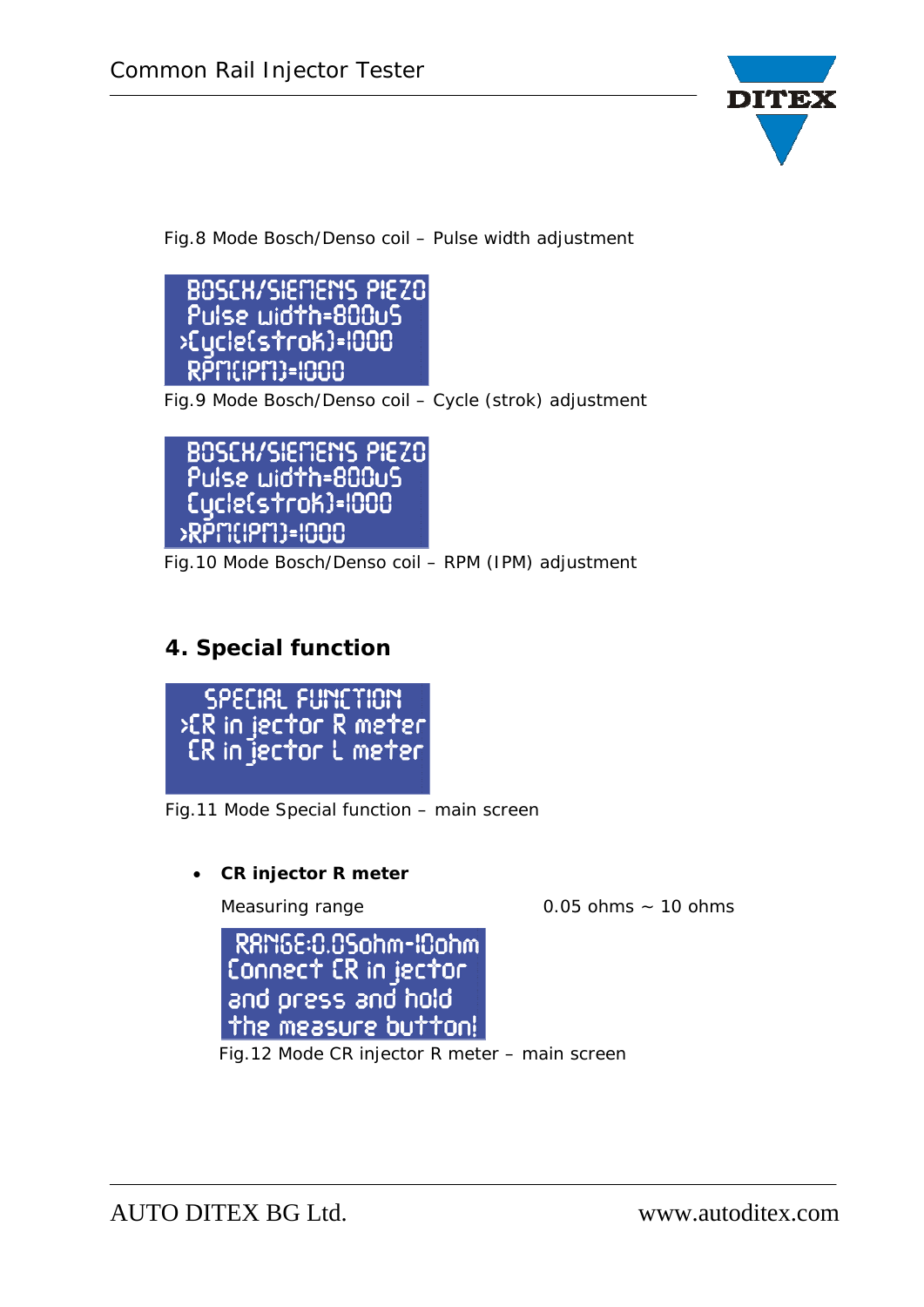

## RAM6E:0.05ohm-I0ohm

measuring...<br>Rx=4.99ohm

Fig.13 Mode CR injector R meter – measurement in progress



Fig.14 Mode CR injector R meter – Rx exceeds the measurement range



Fig.15 Mode CR injector R meter – Rx less than the measurement range

#### **CR injector L meter**

Measuring range 10uH ~ 10mH

RAMSE:IOUH-IOMH Connect CR in jector<br>and press and hold the measure button!

Fig.16 Mode CR injector L meter – main screen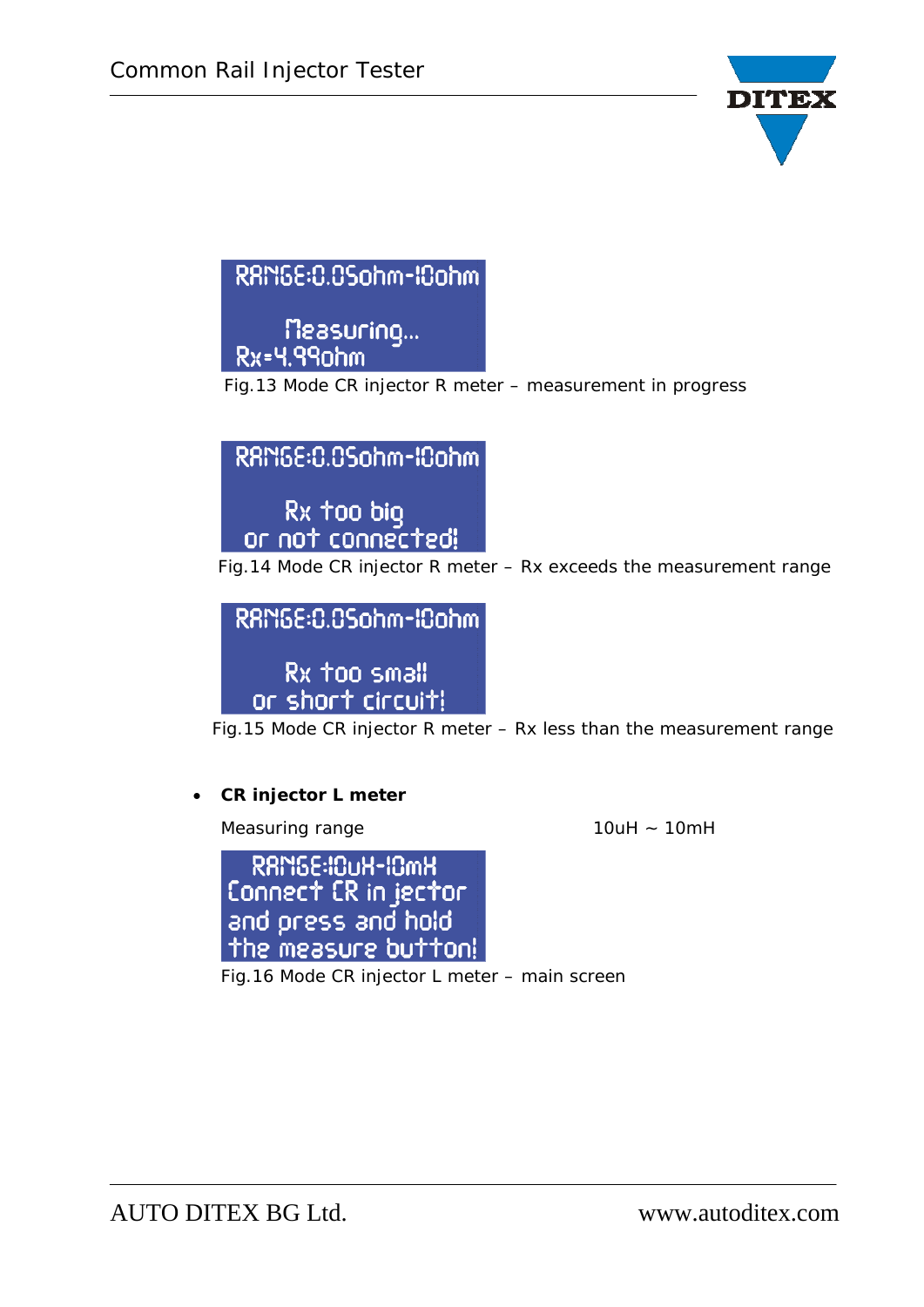

| <b>RAMGE:IOUH-IOMH</b>         |  |
|--------------------------------|--|
| Measuring<br> Lx=323u <u>H</u> |  |

Fig.17 Mode CR injector L meter – measurement in progress

| RAM6E:10uH-10mH                         |   |
|-----------------------------------------|---|
| Lx<10uX or                              |   |
| HmOkxJ                                  |   |
| $\Gamma$ : 40 Mede CD is esterly rester | . |

Fig.18 Mode CR injector L meter – Lx out of measurement range

## **Device protection**

#### **Device has an internal protection against the following events:**

- Injector outputs short circuit protection.
- Overcurrent protection for solenoid injectors: over 35A
- Overcurrent protection for piezo injectors: over 15A
- Connection of piezo injector to the solenoid injector output.
- Connection of solenoid injector to the piezo injector output.

If any of the above events occur, **Failure** LED will light and the following message will appear on the LCD screen. In order to continue operation, device must be restarted by switching off for at least 5 seconds.



NOTE: If after switching on, **Failure** LED lights and the LCD message appears again, any of the above mentioned events still persist!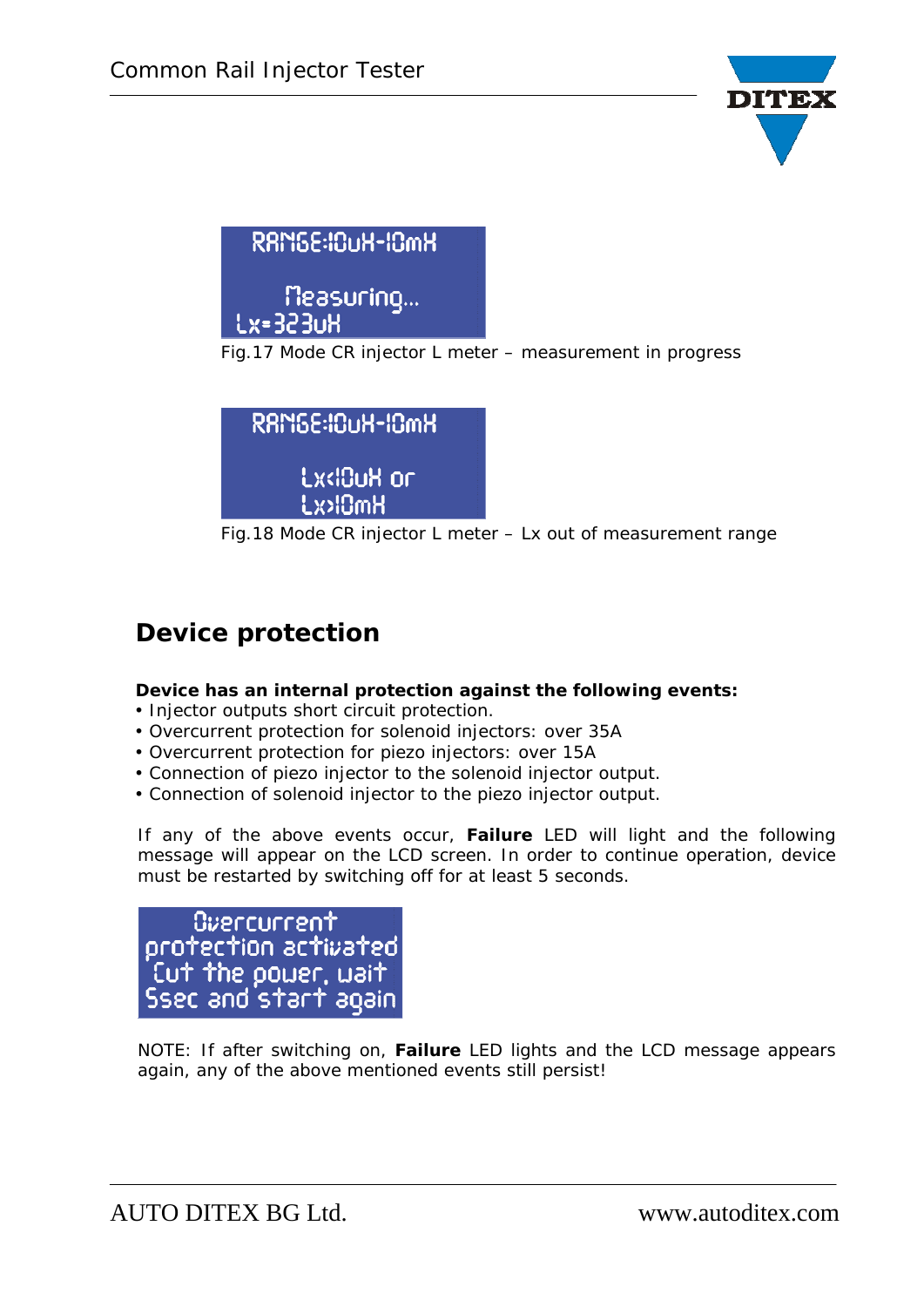

## **Definition of terms**

#### **Pulse width**

Pulse width specifies the duration of the injector output pulse. This duration is marked with **t** on the picture below.



#### **Cycle (strok)**

This parameter defines the number of pulses of the injector or in other words – duration of the injector test. It depends on the injector frequency,

explained below. So if Cycle (strok) = 1000 and RPM (IPM) = 1000, duration of the injector test will be: Duration = Cycle (strok)  $/ f = 1000 / 16,66 = 60$ seconds.

#### **RPM (IPM)** (injector frequency)

Frequency is a measurement of the numbers of repetition of electrical signal period for 1 sec. Usually the frequency is marked with F as the measurement unit is Hertz (Hz). Frequency of 1 Hz means, that the event occurs once per second.

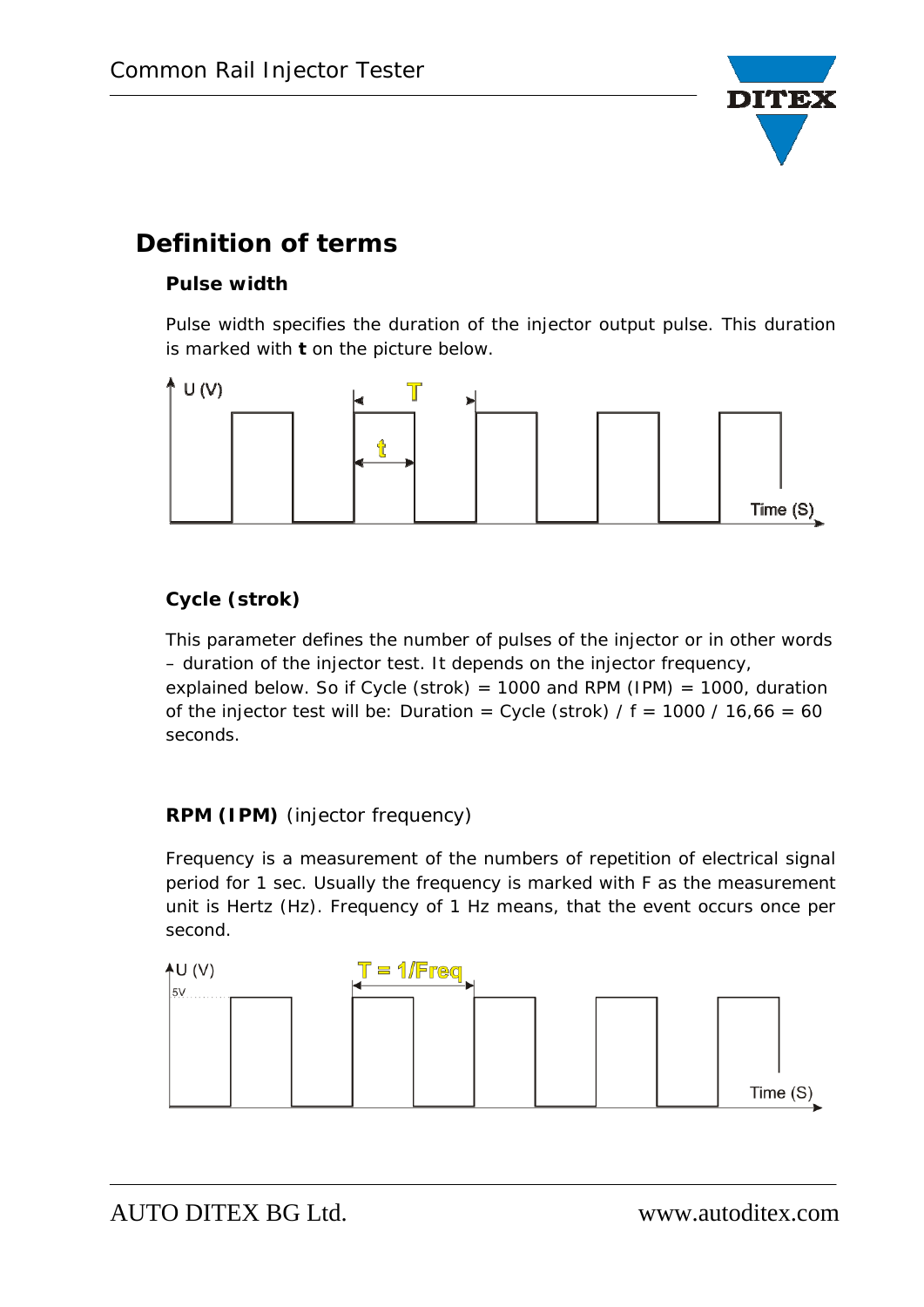

Interval of time in which some event repeats is called period. In the SI system the period is marked with T and it is measured in seconds [s]. The period T is inversely proportional to the frequency and the formula for calculation is  $T = 1 / f$ .

In the particular case as an injector tester, this parameter is called RPM (revolutions per minute) or IPM (impulses per minute). So if on the screen RPM (IPM) = 1000, it means  $f = RPM$  (IPM) / 60 = 1000 / 60 = 16,66Hz. Number 60 means 1 minute which has 60 seconds.

### **How to start an injector test?**

- o Identify the type (solenoid or piezo) and brand of the injector (Bosch, Denso, Delphi or Siemens).
- o Connect the injector to the correct test connector of the device.
- o Switch on the Common Rail Injector Tester CRIT100.
- o Choose the injector type from the menu.
- o Select the desired\* **Pulse width** by pressing the **Enter** button and change value with **Up** and **Down** buttons. Confirm choice with **Enter** or **Esc** button.
- o Select the desired\* **Cycle (strok)** parameter value by pressing the **Enter** button and change value with **Up** and **Down** buttons. Confirm choice with **Enter** or **Esc** button.
- o Select the desired\* **RPM (IPM)** parameter value by pressing the **Enter** button and change value with **Up** and **Down** buttons. Confirm choice with **Enter** or **Esc** button.
- o Press the **Start/Stop** button to start the injector test. Test will stop after a timeout which depends on the **Cycle (strok)** and **RPM (IPM)** values.

\*Parameter value is chosen according to the current injector test data plan. Injector test data plan (injector test plan or injector calibration data) are list of test parameters unique for each injector.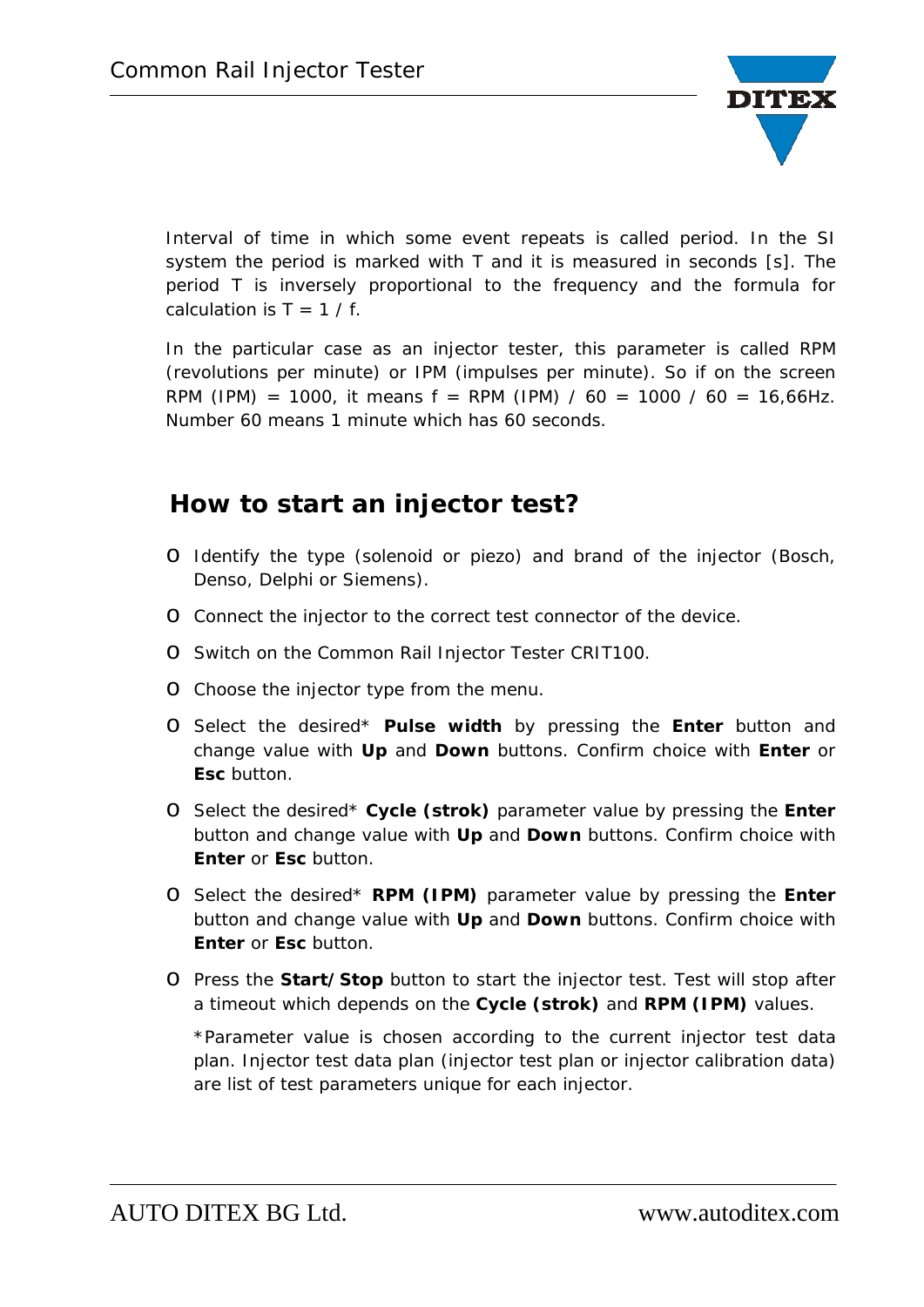

## **How to measure injector resistance?**

- o Identify the type (solenoid or piezo) and brand of the injector (Bosch, Denso, Delphi or Siemens). Do not connect piezo injectors to the 3 pin measurement connector!!!
- o Connect the injector between the right pin and the centre pin of the 3 pin measurement connector of the device. See the picture below:



- o Switch on the Common Rail Injector Tester CRIT100.
- o Choose the **Special function** menu and then the **CR injector R meter** menu.
- o Press the **Measure** button and hold it to see the measured resistance value.



**Do not connect piezo injectors to the 3 pin measurement connector!!! If the piezo injector is charged, it can damage the internal circuity!!!**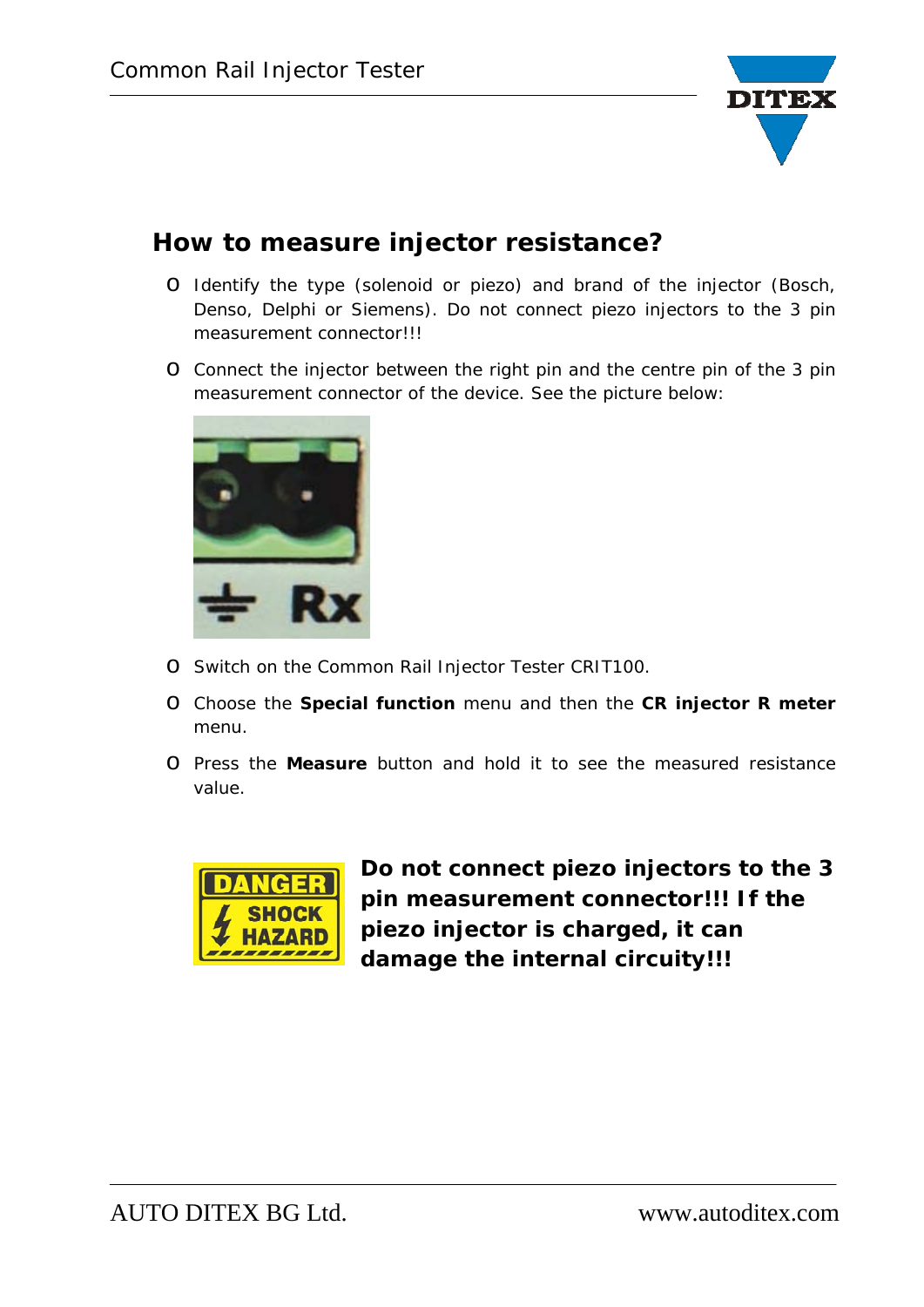

## **How to measure injector inductance?**

- o Identify the type (solenoid or piezo) and brand of the injector (Bosch, Denso, Delphi or Siemens). Do not connect piezo injectors to the 3 pin measurement connector!!!
- o Connect the injector between the left pin and the centre pin of the 3 pin measurement connector of the device. See the picture below:



- o Switch on the Common Rail Injector Tester CRIT100.
- o Choose the **Special function** menu and then the **CR injector L meter** menu.
- o Press the **Measure** button and hold it to see the measured inductance value.



**Do not connect piezo injectors to the 3 pin measurement connector!!! If the piezo injector is charged, it can damage the internal circuity!!!**